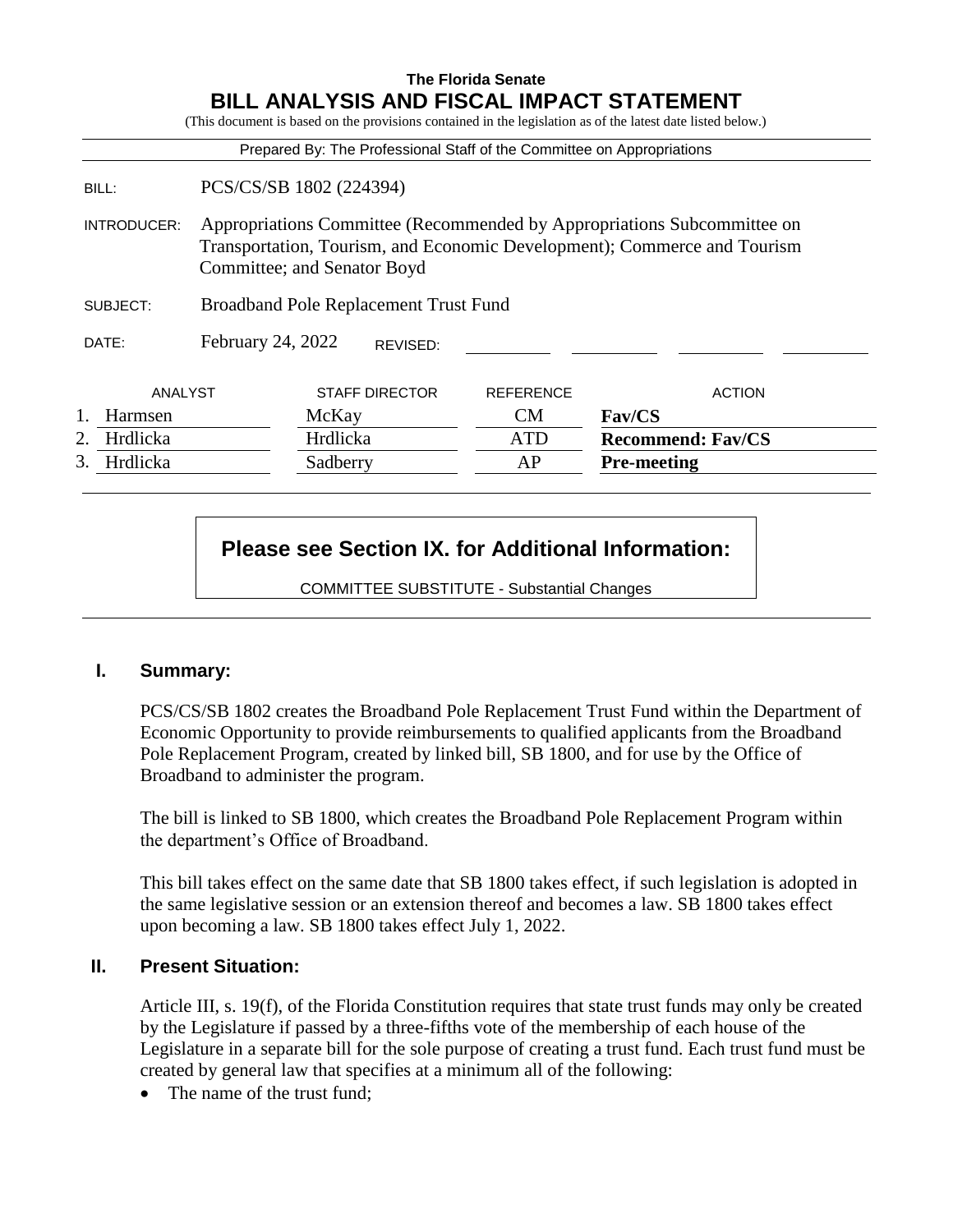- The agency or branch of state government responsible for administering the trust fund;
- The requirements or purposes the trust fund is established to meet;
- The sources of moneys to be credited to the trust fund or specific sources of receipts to be deposited in the trust fund.<sup>1</sup>

State trust funds terminate no more than four years after the effective date of the act authorizing the initial creation of the trust fund.<sup>2</sup> The Legislature is required to review all state trust funds at least once every four years.<sup>3</sup> If the Legislature does not re-create a trust fund, it will be abolished four years after its initial creation pursuant to the Florida Constitution.<sup>4</sup>

# **U.S. Department of the Treasury Coronavirus Capital Projects Fund**

The American Rescue Plan Act allocated \$10 billion to eligible governments to carry out capital projects to meet critical needs, with an emphasis on broadband infrastructure.<sup>5</sup> Florida's share is \$366 million, and, in December 2021, the state submitted its intent to use the funds to expand broadband Internet infrastructure in Florida, among other capital uses.<sup>6</sup>

Presumptively eligible projects under the program include the construction and deployment of broadband infrastructure that is designed to deliver service that reliably meets or exceeds symmetrical speeds of 100 Mbps, or if impracticable, speeds of 100 Mbps downstream and 20 Mbps upstream; projects for digital connectivity that facilitate broadband access; and construction or improvement of certain community facilities.<sup>7</sup> Projects may also be eligible on a case-by-case review, such as investments in capital assets, such as buildings, towers, digital devices and equipment, fiber-optic lines, and broadband networks.<sup>8</sup> Each capital project must:

- Invest in capital assets designed to directly enable work, education, and health monitoring;
- Be designed to address a critical need that resulted from or was made apparent or exacerbated by the COVID-19 public health emergency; and
- Be designed to address a critical need of the community to be served by it.

The deadline to submit a grant plan to the U.S. Department of the Treasury is September 24, 2022.

### **SB 1800**

CS/SB 1800 creates the Broadband Pole Replacement Program, to be administered by the Office of Broadband (Office) within the Department of Economic Opportunity (department). The

<sup>6</sup> *See* Senate Appropriations Subcommittee on Transportation, Tourism, and Economic Development, Committee Meeting of January 12, 2022, meeting packet and video at<https://www.flsenate.gov/Committees/Show/ATD/> (last visited Feb. 17, 2022). <sup>7</sup>U.S. Dep't. of Treasury, *Guidance for the Coronavirus Capital Projects Fund for States, Territories, and Freely Associated States,* at 3[, https://home.treasury.gov/system/files/136/Capital-Projects-Fund-Guidance-States-Territories-and-Freely-](https://home.treasury.gov/system/files/136/Capital-Projects-Fund-Guidance-States-Territories-and-Freely-Associated-States.pdf)[Associated-States.pdf](https://home.treasury.gov/system/files/136/Capital-Projects-Fund-Guidance-States-Territories-and-Freely-Associated-States.pdf) (last visited Feb. 17, 2022).

 $\overline{a}$ 

<sup>&</sup>lt;sup>1</sup> Section 215.3207, F.S.

<sup>2</sup> FLA. CONST. art III, s. 19.

<sup>3</sup> Section 215.3208, F.S.

<sup>4</sup> FLA. CONST. art III, s. 19.

<sup>5</sup> U.S. Dep't. of Treasury, *Capital Projects Fund*[, https://home.treasury.gov/policy-issues/coronavirus/assistance-for-state](https://home.treasury.gov/policy-issues/coronavirus/assistance-for-state-local-and-tribal-governments/capital-projects-fund)[local-and-tribal-governments/capital-projects-fund](https://home.treasury.gov/policy-issues/coronavirus/assistance-for-state-local-and-tribal-governments/capital-projects-fund) (last visited Feb. 14, 2022).

<sup>8</sup> *Id*. at 7.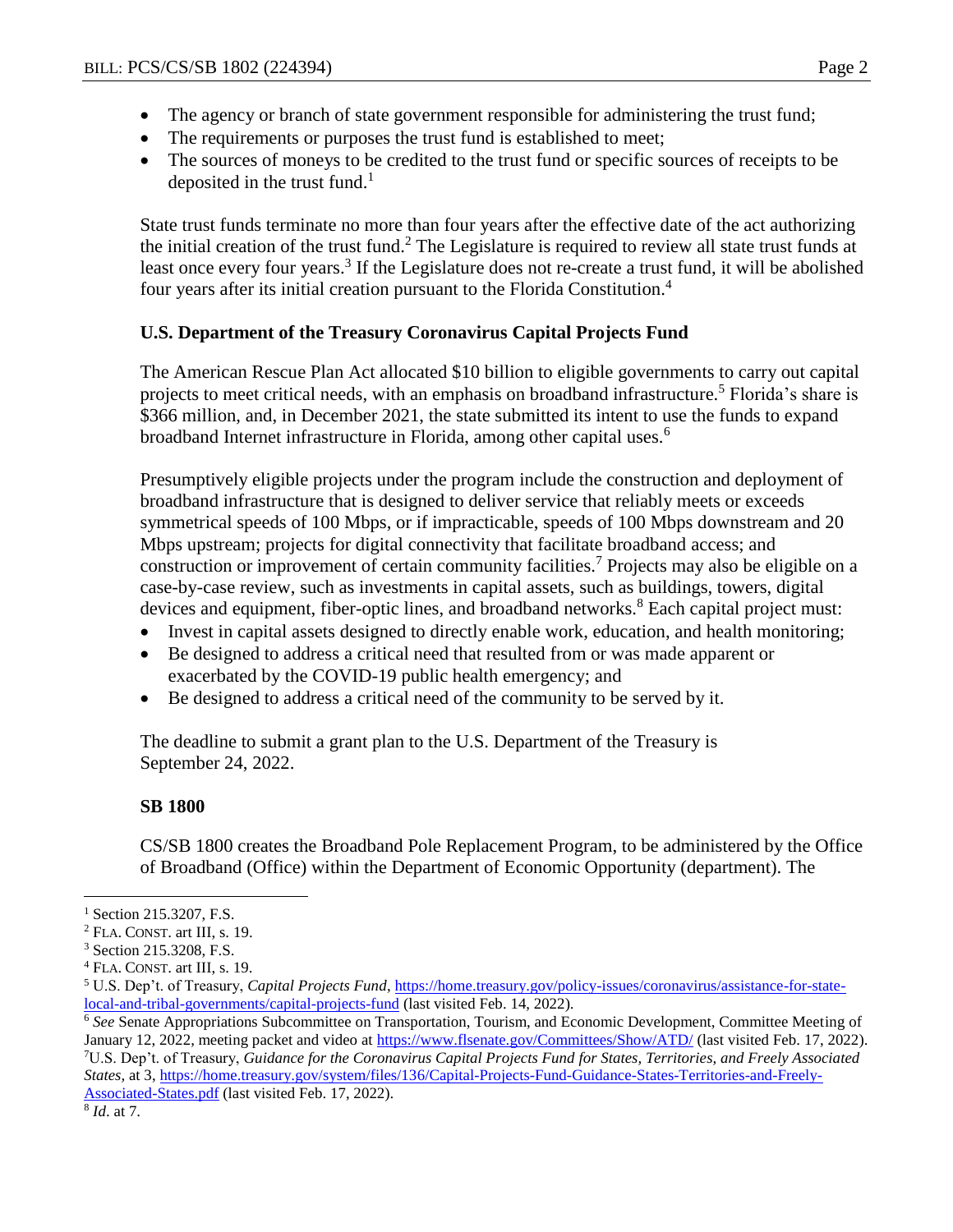program will reimburse eligible broadband Internet service providers for their costs incurred for the removal and replacement of existing utility poles in areas of Florida that are unserved by broadband Internet service.

Reimbursements under the program are limited to 50 percent of the broadband Internet service provider's eligible pole replacement cost or \$5,000, whichever is less, in addition to the provider's administrative costs related to the preparation and submission of the application for reimbursement.

The bill directs the Secretary of the department to apply for \$100 million in federal funding from the Coronavirus Capital Projects Fund and directs any such funds received to be placed into the Broadband Pole Replacement Trust Fund. The bill does not appropriate funds for the program.

### **III. Effect of Proposed Changes:**

**Section 1** creates s. 288.9965, F.S., the Broadband Pole Replacement Trust Fund within the Department of Economic Opportunity to provide reimbursements to qualified applicants from the Broadband Pole Replacement Program, created by linked bill, SB 1800, and for use by the Office of Broadband to administer the program.

The trust fund consists of funds appropriated by the Legislature; funds transferred by the department; interest earnings; and grants, gifts, and other contributions made directly to the trust fund. Funds appropriated from federal grant funds must be used consistent with federal law and with any federal grant agreement between the Department of Economic Opportunity and the federal agency for use of the funds.

The bill further provides that any balance that is in the trust fund at the end of any fiscal year shall be carried forward in the trust fund for the purposes of continued administration of the Broadband Pole Replacement Program.

Pursuant to the requirements of the Florida Constitution, the trust fund will terminate 4 years after its effective date, but must first be reviewed a provided in s. 215.3206(1) and (2), F.S.

**Section 2** directs the Division of Law Revision to replace the phrase "4 years after the effective date of this act" with the date that the trust fund will terminate.

**Section 3** states that the act takes effect on the same date that SB 1800, relating to the Broadband Pole Replacement Program, takes effect if such legislation is adopted in the same legislative session or an extension thereof and becomes a law. SB 1800 takes effect July 1, 2022.

### **IV. Constitutional Issues:**

A. Municipality/County Mandates Restrictions:

None.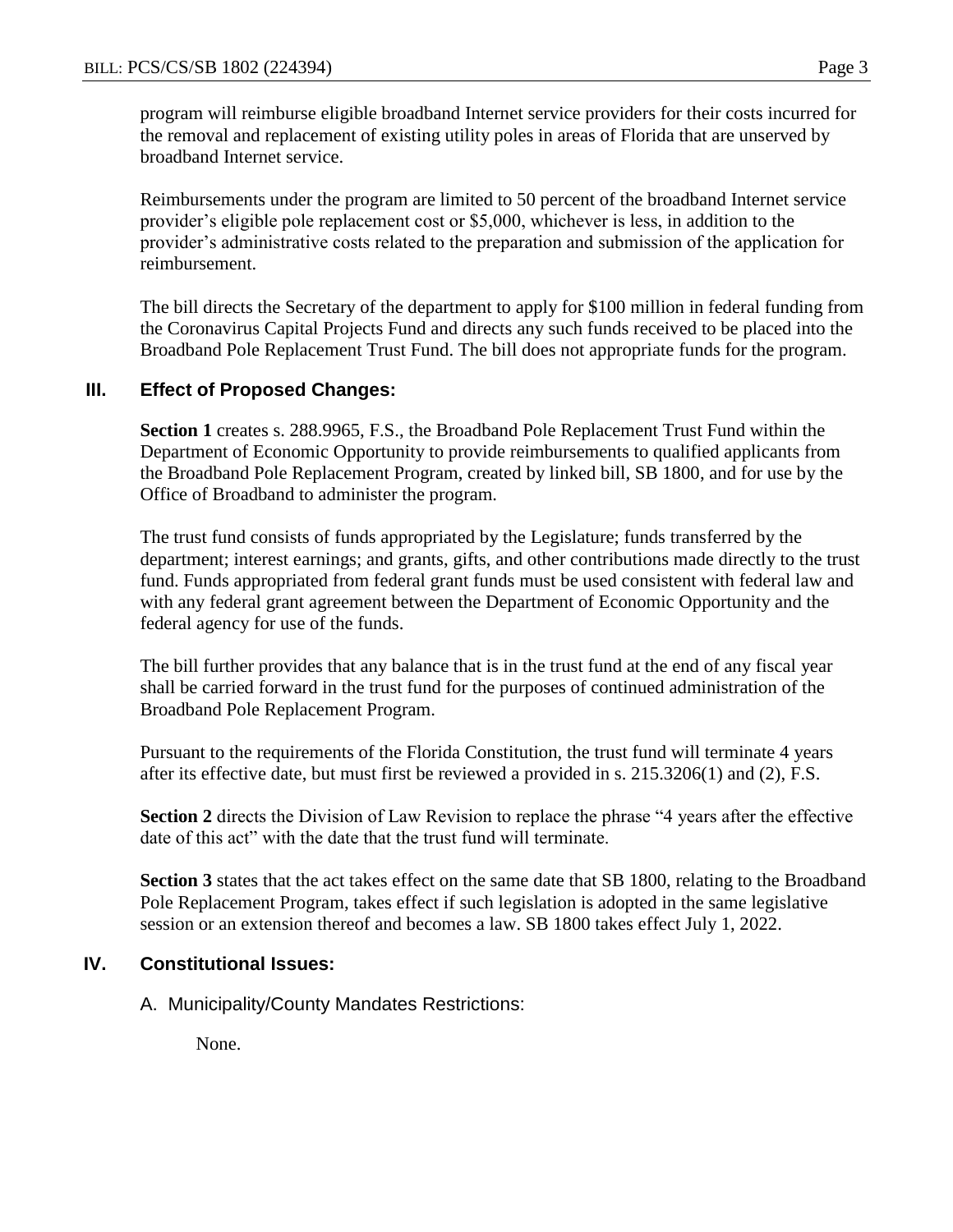B. Public Records/Open Meetings Issues:

None.

C. Trust Funds Restrictions:

Article III, s. 19(f), of the Florida Constitution requires that every trust fund be created by a three-fifths vote of the membership of each house of the Legislature in a separate bill for the sole purpose of creating a trust fund. State trust funds terminate no more than 4 years after the initial creation, unless they are re-created. The Broadband Pole Replacement Trust Fund terminates 4 years after the date it becomes effective.

D. State Tax or Fee Increases:

None.

E. Other Constitutional Issues:

None identified.

### **V. Fiscal Impact Statement:**

A. Tax/Fee Issues:

None.

B. Private Sector Impact:

None.

C. Government Sector Impact:

None.

# **VI. Technical Deficiencies:**

None.

# **VII. Related Issues:**

None.

# **VIII. Statutes Affected:**

This bill creates section 288.9965 of the Florida Statutes.